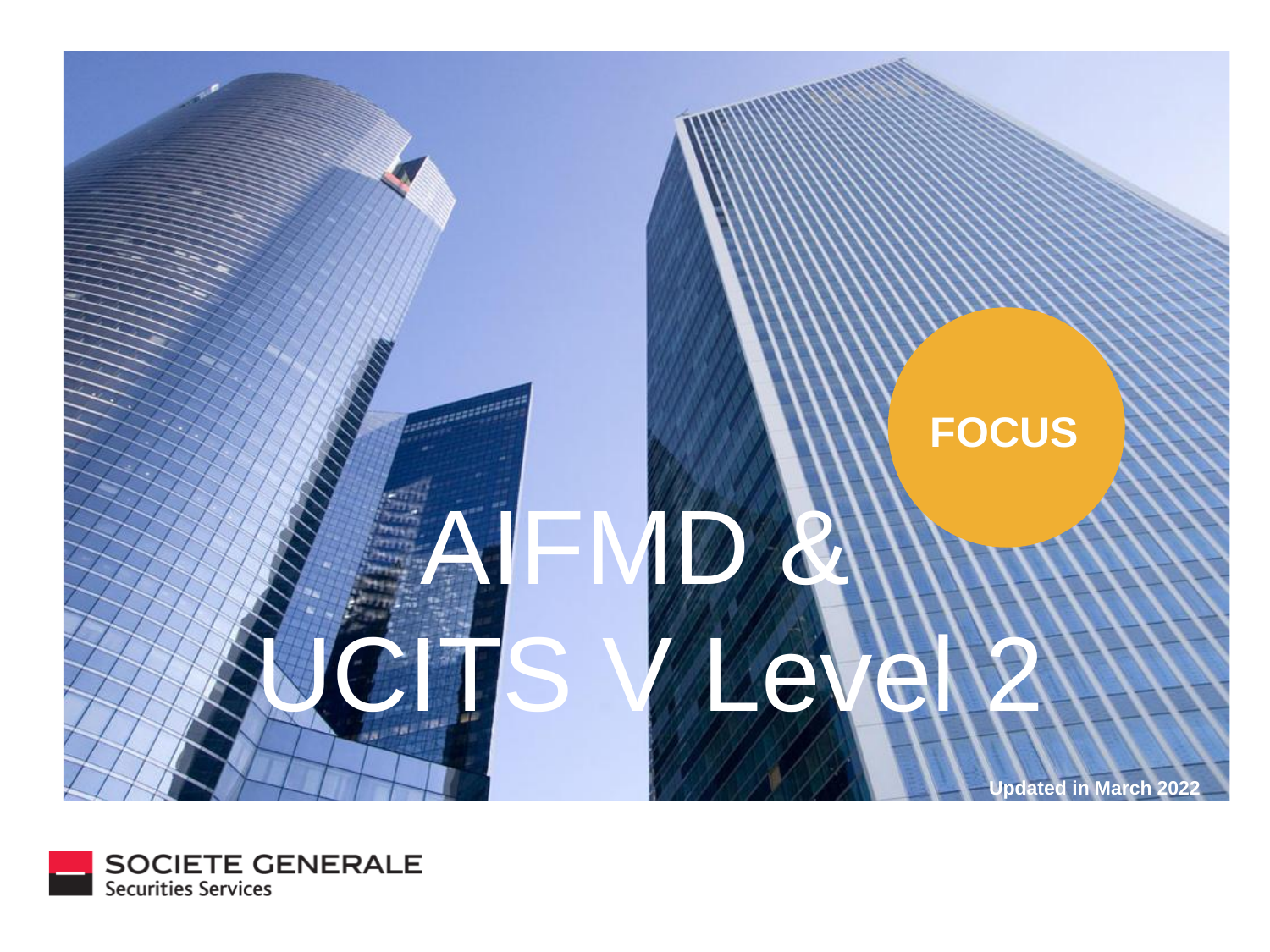## **REGULATORY EVOLUTION FOCAL POINTS**

- Following ESMA Opinion on "Asset Segregation and depositary delegation rules to CSDs" published on 20 July 2017, the European Commission (EC) has issued on 31 May 2018 two proposals related to :
	- the review of Level 2 of AIFMD
	- and the review of Level 2 of UCITS V Directive
- Adoption on 12 July 2018 by the EC of those two delegated regulations
- Publication on 30 October 2018 in the Official Journal of the EU of those two delegated regulations
- The main purpose of these regulations is to eliminate discrepancies related to asset segregation among different national regulations. They set out detailed requirements where custody is delegated to a third party

■ These Delegated Regulations amend AIFMD/UCITS Delegated Regulations sections where a depositary delegates safe-keeping functions to third parties (custodians)